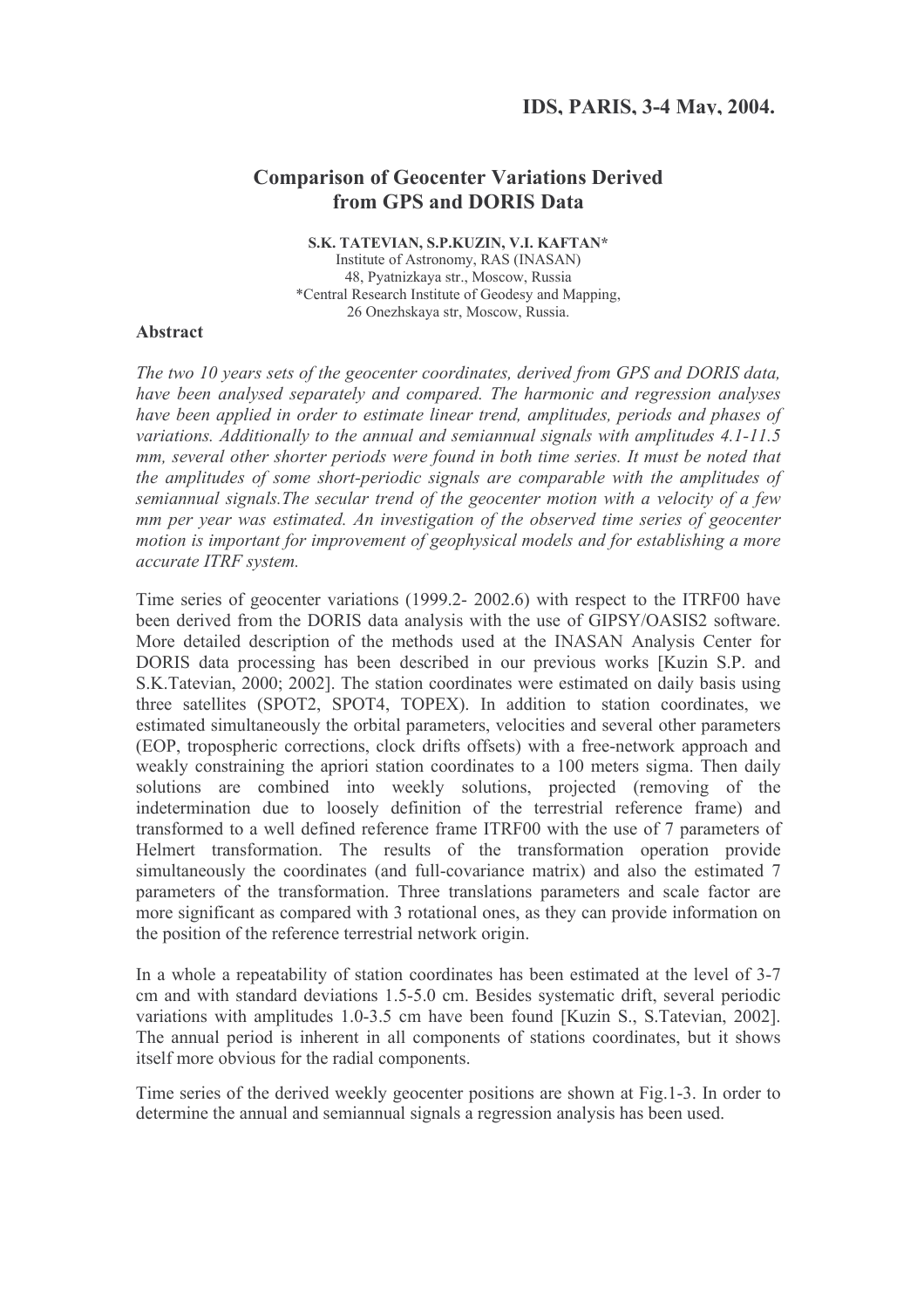$$
J(t) = A_0 \sin\left(\frac{2\pi}{P}(t) + \varphi_0\right) + a_0 + b_0 t
$$

where:

 $A_0$ -amplitude of the signal;  $P$  – period;  $\varphi_0$  – initial phase;  $a_0$  – constant term;  $b_0$ -trend.

A constant term and trend have been estimated in order to express the time series in a common reference frame. The amplitudes and phases of the annual and semiannual variations of the geocenter components  $X$ ,  $Y$ ,  $Z$  (date from 1999.0) are presented in Table 1

Table1. Annual and semiannual amplitudes and phases of the Geocenter variations  $(1999.2 - 2002.6)$ .

| <b>Component</b> | Annual         |                  | Semiannual                |                  | <b>Trend</b>   |
|------------------|----------------|------------------|---------------------------|------------------|----------------|
|                  | $A, \,mm$      | Phase, deg       | $A, \mathbf{m}\mathbf{m}$ | Phase, deg       | mm/year        |
| X                | $5.7 \pm 0.8$  | $99.0 \pm 11.1$  | $3.4 \pm 0.8$             | $157.7 \pm 20.9$ | $-3.1 \pm 0.9$ |
| Y                | $5.5 \pm 0.2$  | $303.9 \pm 12.6$ | $2.3 \pm 1.1$             | $252.8 \pm 14.1$ | $-0.6 \pm 0.8$ |
| Z                | $36.4 \pm 4.5$ | $254.4 \pm 4.0$  | $15.9 \pm 1.1$            | $147.9 \pm 17.6$ | $6.1 \pm 3.4$  |

The obtained values are comparable in amplitudes with the results of previous DORIS geocenter analysis [C.Boucher, P.Sillard, 1999], but phases are sometimes different. The greater amplitude for Z may be caused by the dominance of seasonal mass redistributions between the northern and southern hemisphere [H. Montag, 1999]. Additionally to the annual and semiannual signals several other shorter periods (a fortnight and 1-4 months) were found and it must be noted that the amplitudes of some short-periodic signals are comparable with the amplitudes of the semiannual signals.

In order to compare variations of the geocenter obtained from the individual DORIS and GPS solutions, we have examined the sets of Helmert transformation parameters, derived from the IGS/GPS daily coordinates for the 10 years period: 1993.0-2003.8 [ftp://sideshow.ipl.nasa.gov/pub/mbn] and from the DORIS weekly solutions, submitted to the web site fftp://ccdisa.gsfc.nasa.gov/pub/doris/products/geocl for the same time period. Two approaches have been applied for the analysis. Results of the regression analysis (as described above) are shown in Table 2.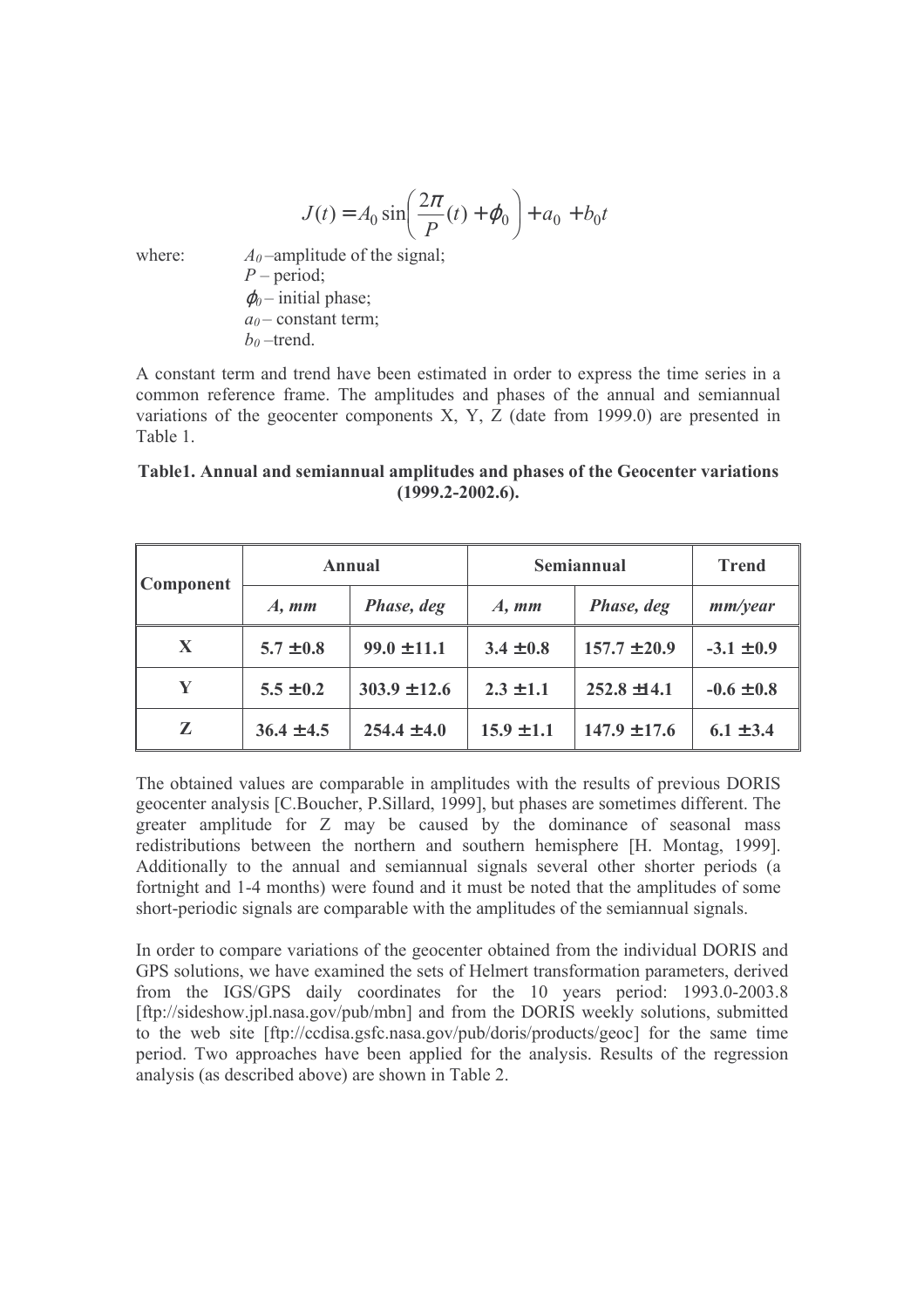| <b>Component</b> |              | <b>Annual</b>             |                  | Semiannual                |                  | <b>Trend</b>                   |
|------------------|--------------|---------------------------|------------------|---------------------------|------------------|--------------------------------|
|                  |              | $A, \mathbf{m}\mathbf{m}$ | Phase, deg       | $A, \mathbf{m}\mathbf{m}$ | Phase, deg       | $\boldsymbol{m}\boldsymbol{m}$ |
| X                | <b>DORIS</b> | $5.5 \pm 0.3$             | $106.6 \pm 5.2$  | $1.3 \pm 0.2$             | $160.4 \pm 22.0$ | $-1.7 \pm 0.1$                 |
|                  | <b>GPS</b>   | $2.4 \pm 0.1$             | $304.4 \pm 11.0$ | $18.5 \pm 0.3$            | $356.4 \pm 1.1$  | $-0.3 \pm 0.1$                 |
| Y                | <b>DORIS</b> | $4.2 \pm 0.3$             | $339.2 \pm 8.4$  | $7.0 \pm 0.5$             | $187.5 \pm 3.4$  | $-0.8 \pm 0.1$                 |
|                  | <b>GPS</b>   | $5.9 \pm 0.2$             | $279.4 \pm 3.0$  | $1.5 \pm 0.2$             | $169.5 \pm 11.9$ | $-2.2 \pm 0.1$                 |
| $\mathbf{z}$     | <b>DORIS</b> | $11.6 \pm 0.1$            | $316.6 \pm 19.2$ | $6.6 \pm 2.7$             | $178.7 \pm 24.4$ | $1.7 \pm 0.7$                  |
|                  | <b>GPS</b>   | $17.3 \pm 0.4$            | $107.6{\pm}2.8$  | $8.2 \pm 0.2$             | $120.7 \pm 6.4$  | $4.8 \pm 0.2$                  |

Table 2. Annual and semiannual amplitudes and phases of the Geocenter variations  $(1993.0 - 2003.0)$ .

The periodicity analysis technique based on the least squares iterations was used for mathematical modeling. The method allows to determine the trend component and the set of harmonics. (Fig. 4-6).

Two steps of computations were used: 1) estimation and removal of the trend (linear component), 2) finding one after another and removal of the periodical components (harmonics) with amplitudes, twice exceeded their standard errors. After elimination of the trend component, the data set was approximated by a periodical function using an iterative approach. This procedure allows to estimate, in sequence, parameters of the dominant harmonics and their standard errors. The final model is a polyharmonical function that has the best fitting to the initial time series. An analysis of the obtained series of the Geocenter variations shows that the precision of the X and Y components is generally significantly better than for Z component. And amplitudes of Z components are 2-3 times higher than for X and Y for both GPS and DORIS solutions.

## **Summary**

Center of mass variations must be properly accounted for in the realization of the tracking station locations within the terrestrial reference frame, that is especially important for the altimeter measurements of sea-level, plate tectonics studies and for improvement of geophysical models. Geocenter motions as determined using DORIS and GPS data, are of the order of 5-18 mm in each coordinate, and secular trend is about 1.7 mm/yr. Amplitudes of Z components are 2-3 times higher than for X and Y for both GPS and DORIS solutions. Our investigations will be continued for the analysis of more longer time series of GPS and DORIS data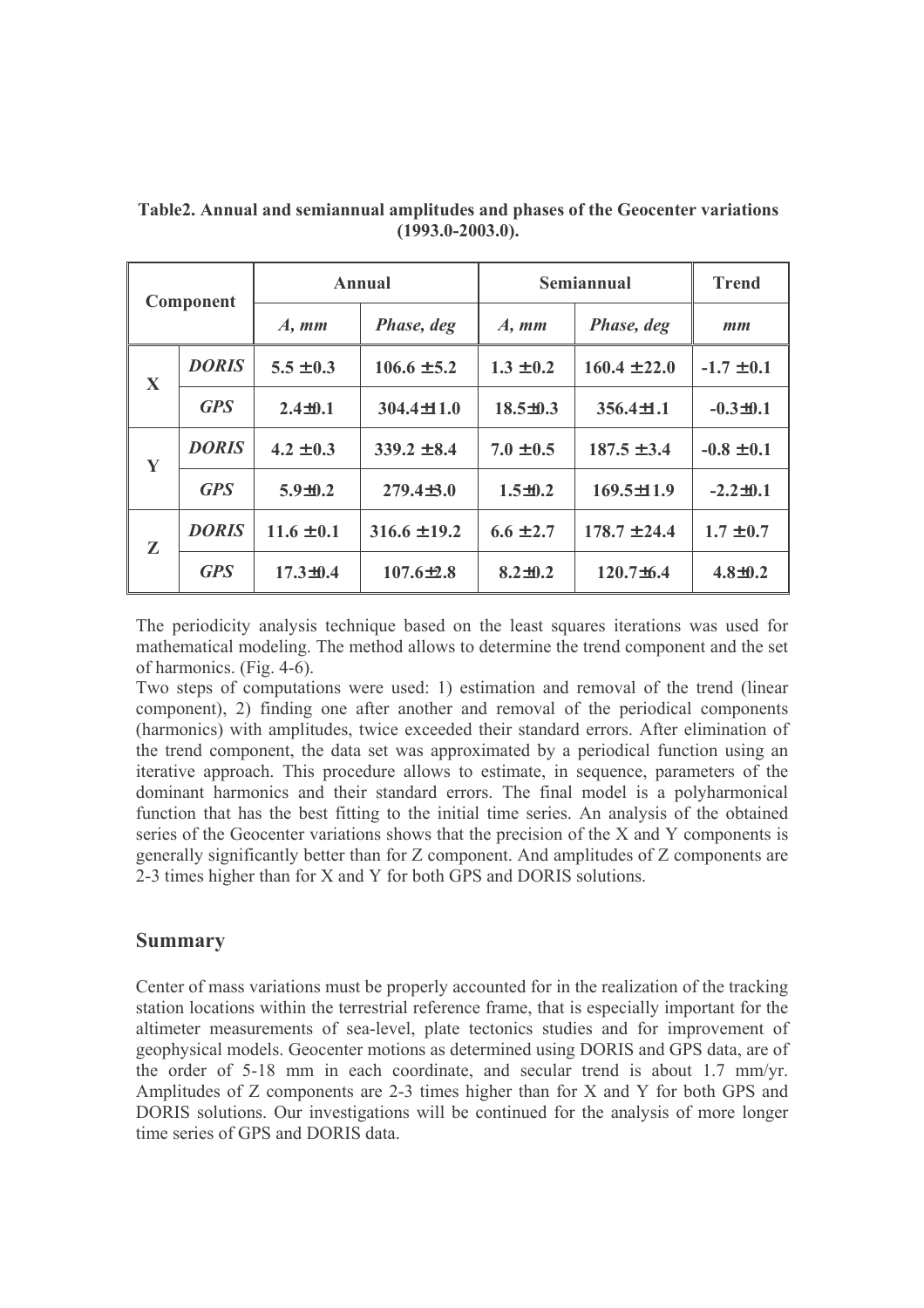## **References:**

S.P.Kuzin, S.K.Tatevian (2000) "DORIS data analysis at the Institute of Astronomy, RAS", Proceedings of "DORIS DAYS", 1-3 may, 2000, Toulouse, France.

S.P.Kuzin, S.K.Tatevian (2002) "On Computation of Weekly Doris Solutions for 1999-2001 Time Period", Proceedings of the IDS workshop, Biarritz - France, 13-14 June 2002. http://ids.cls.fr/html/report/ids workshop 2002/programme.html

C.Boucher, P.Sillard "Synthesis of submitted geocenter time series", IERS Technical Note 25, IERS Analysis Campaign to Investigate Motions of the Geocenter J.Ray (Ed.), April 1999.

H.Montag "Geocenter motions derived by different satellite methods", IERS Technical Note 25, IERS Analysis Campaign to Investigate Motions of the Geocenter J.Ray (Ed.), April 1999.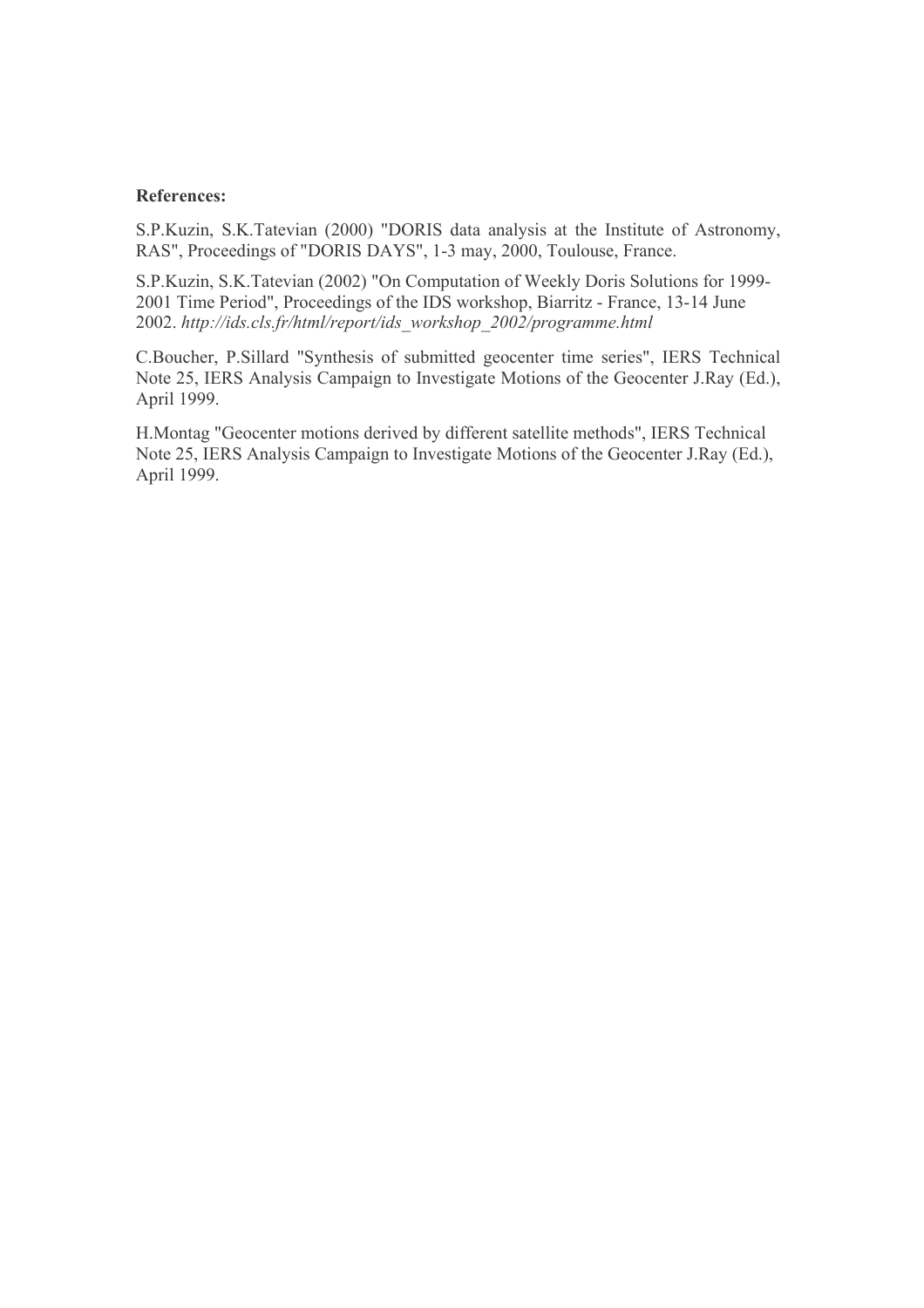



Fig. 1.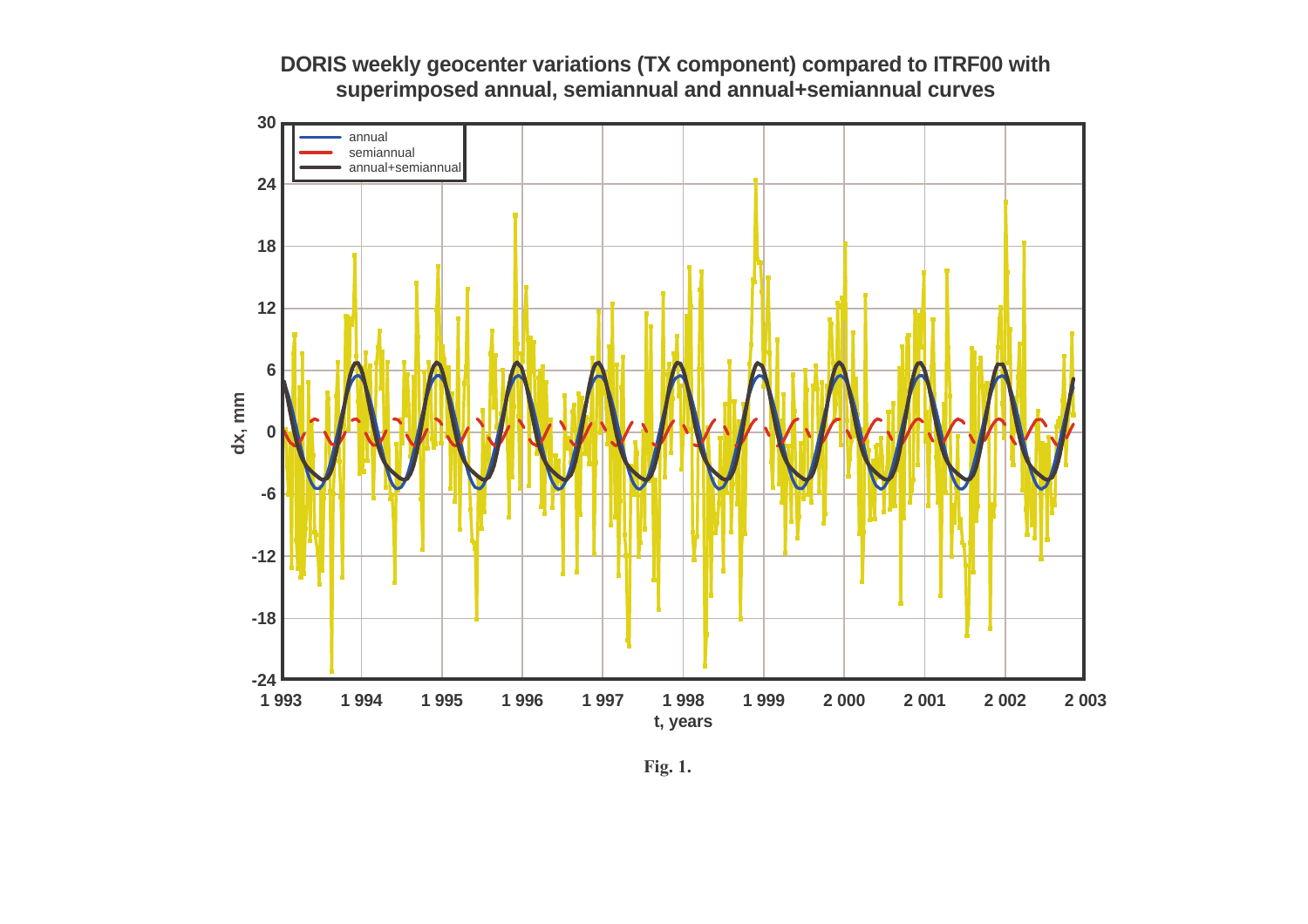**DORIS weekly geocenter variations (TY component) compared to ITRF00 withsuperimposed annual, semmiannual and annual+semiannual curves**

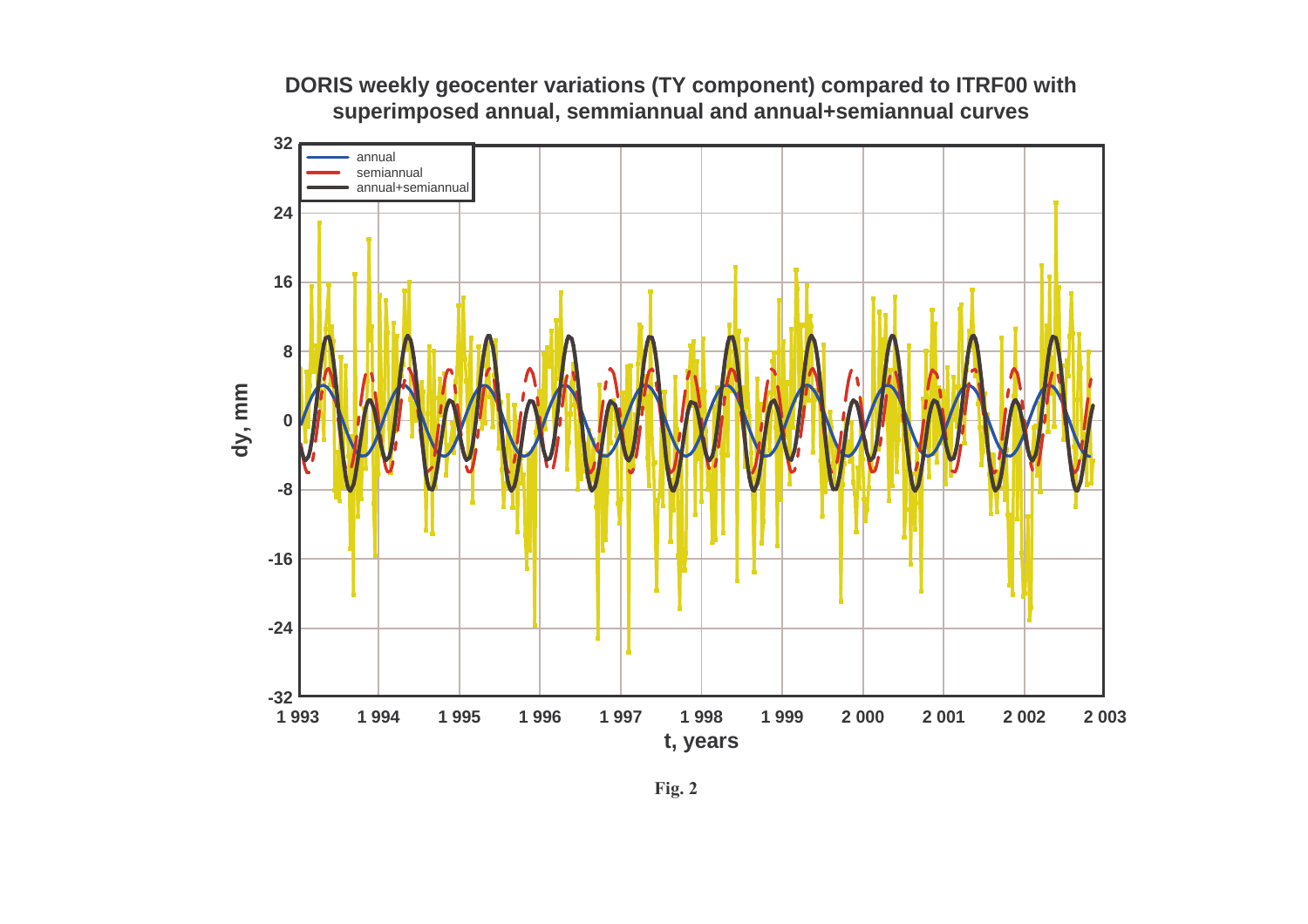

Fig. 3.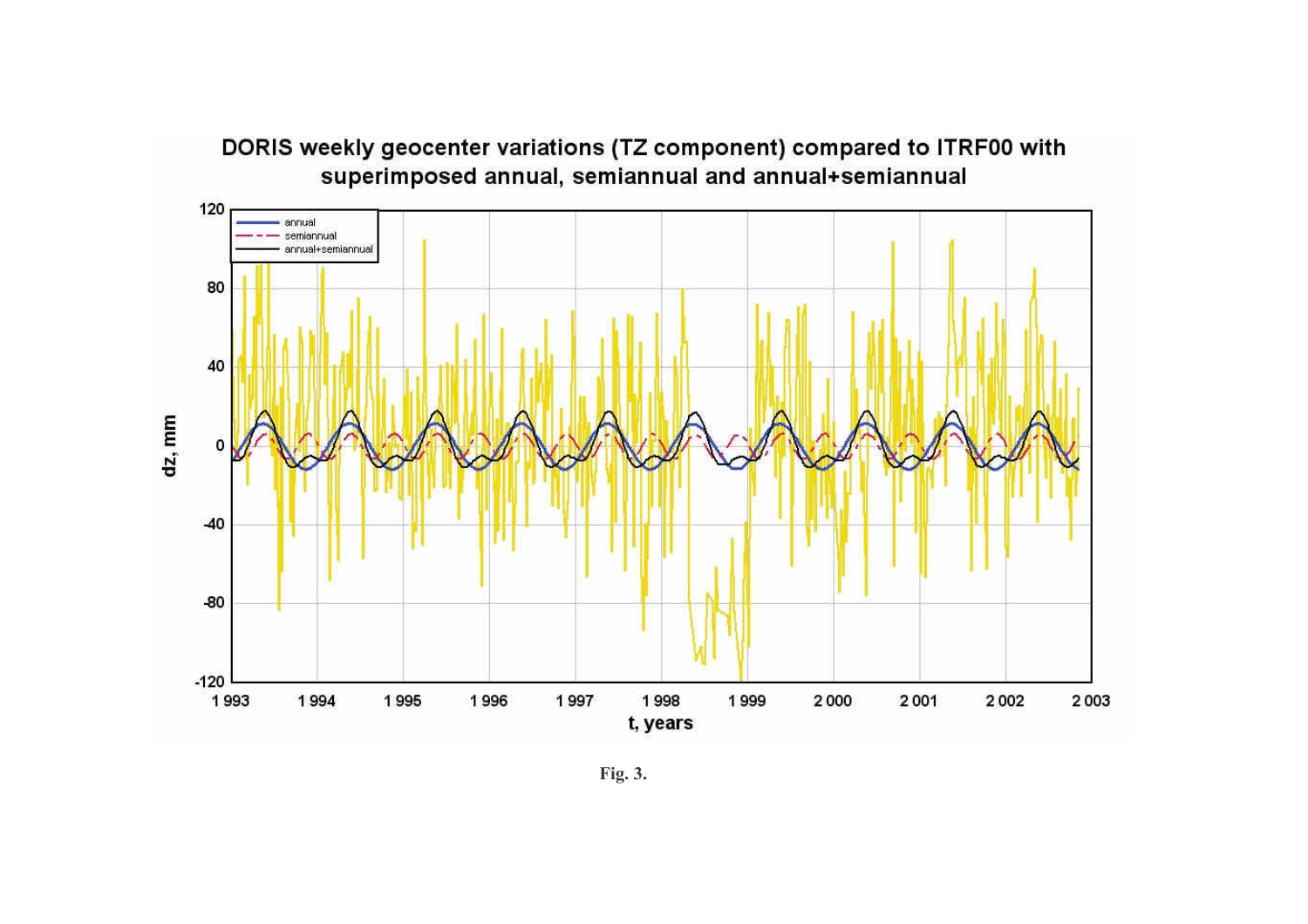

Fig. 4.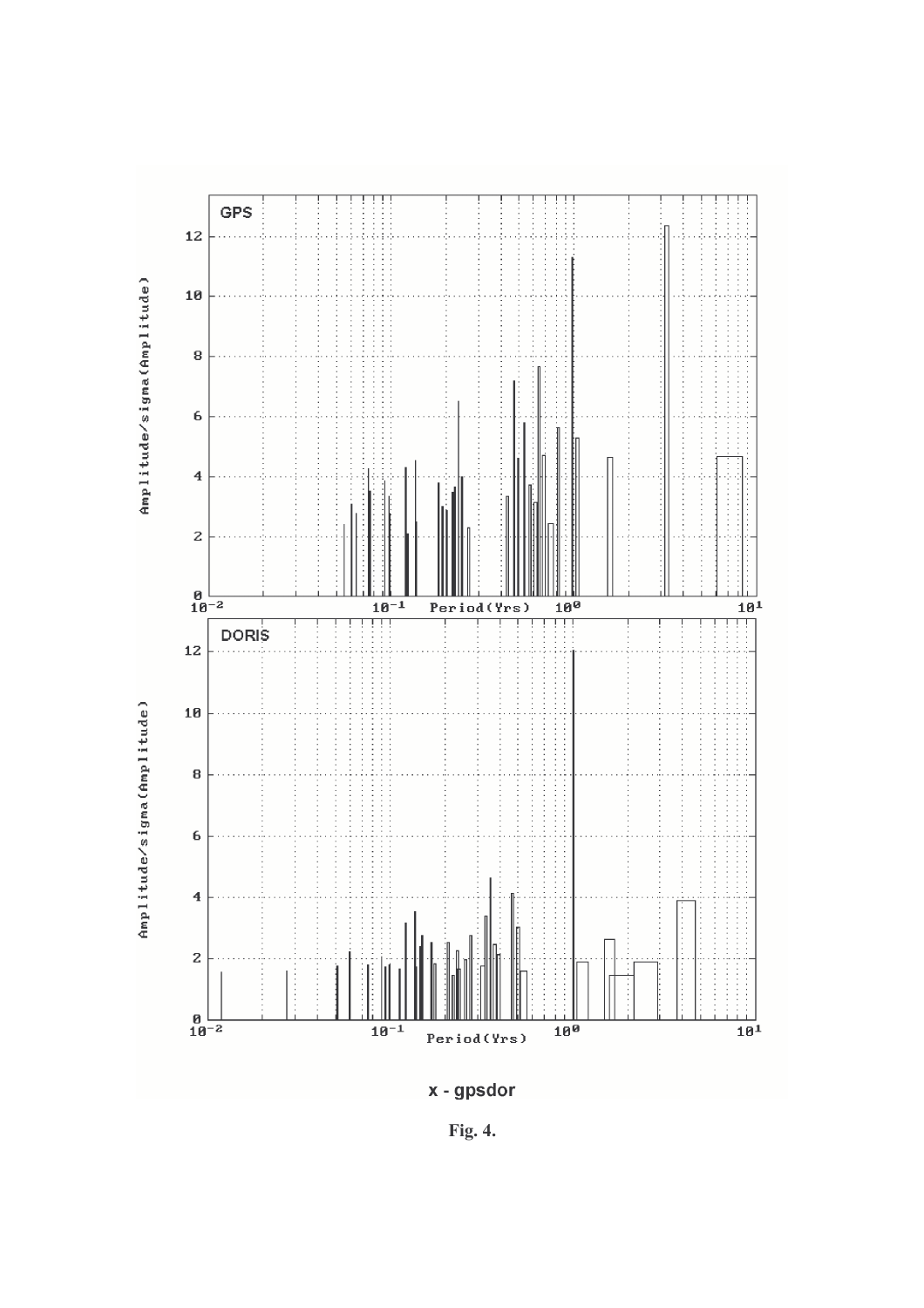

Fig. 5.